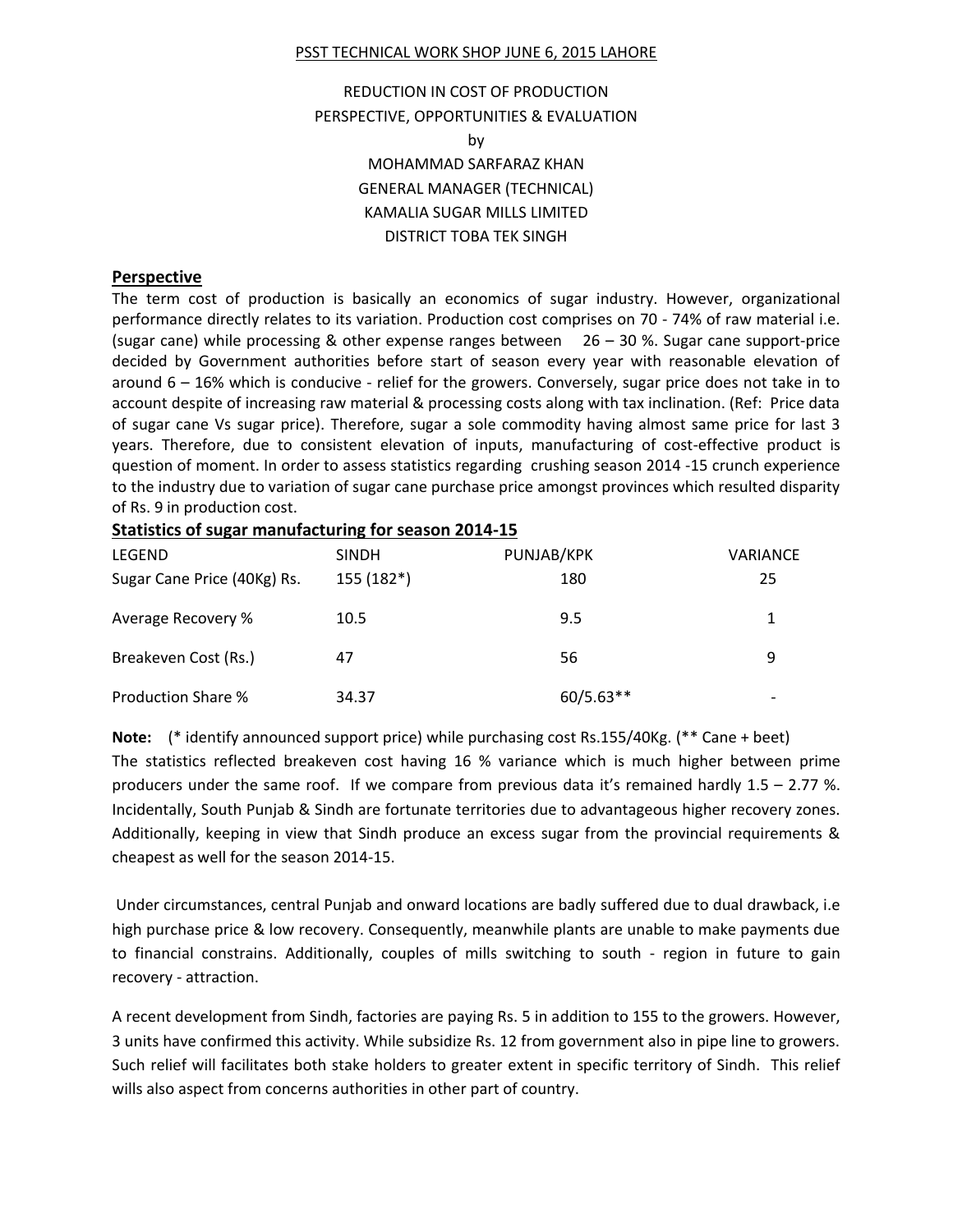

**Cane Vs Sugar price (PKR) comparison 2010-11To 2014-15 PSMA**

Price escalation of commodities Vs Sugar

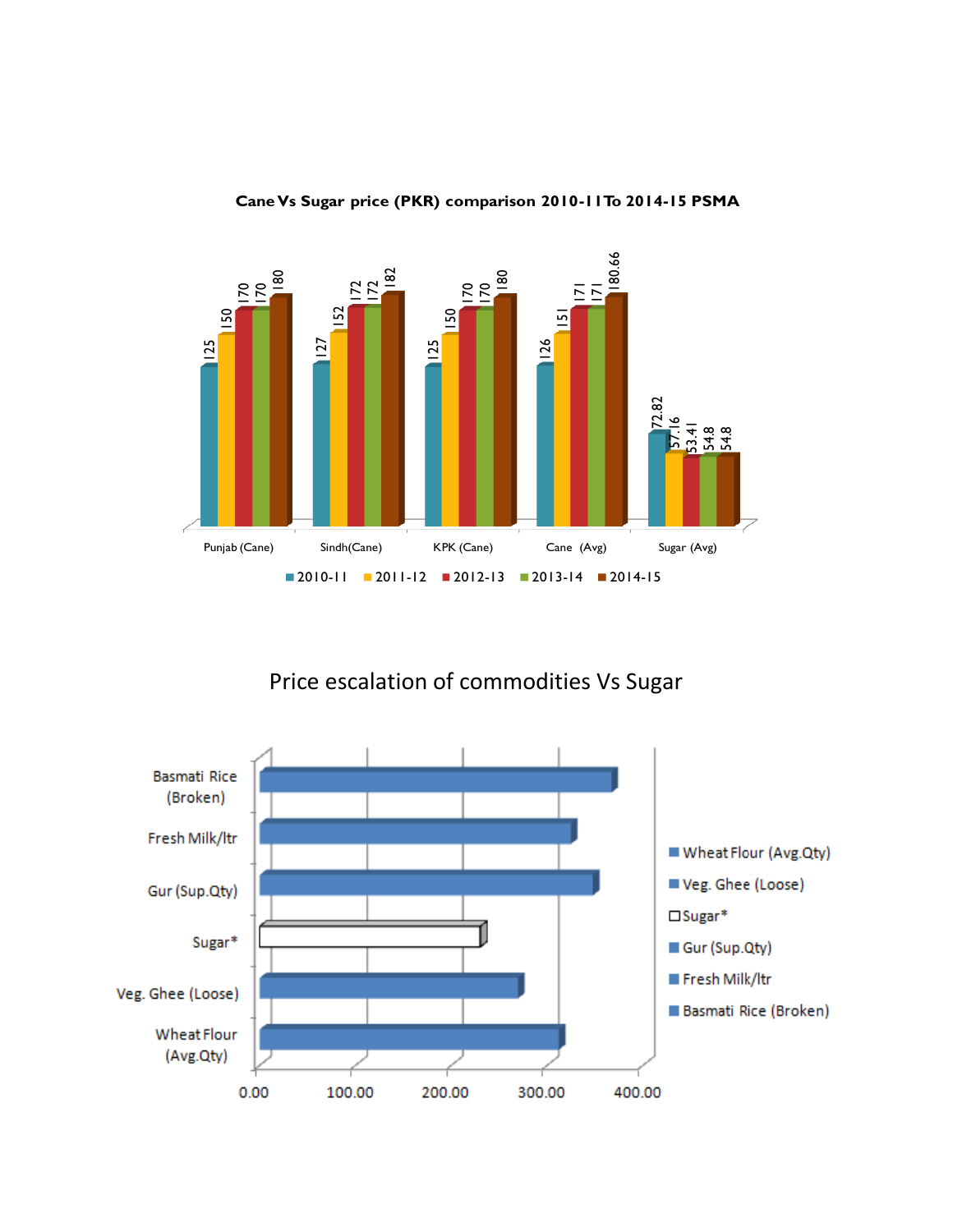### **Methodology of production cost**

In order to give a better understanding for participants regarding cost of production primarily classified as follows,

- 1. Raw Material Cost ( Sugar cane + QP + RoadCess + Market Committee + TPT differentials)
- 2. Processing Cost ( Conversion Cost + Wages + Salaries)
- 3. Depreciation Cost ( Cost reduction by means)
- 4. Operating Expense (Administrative heads+ Selling & distribution expense)
- 5. Financial Charges ( Others)

### **Base line opportunities to reduce cost of production**

- 1. Automation
- 2. Milling performance Vs Pol in cane
- 3. Energy efficiency
- 4. Maintenance management
- 5. Material's management
- 6. Capacity Utilization
- 7. By products
- 8. Performance Evaluation / Time Efficiency

### **Automation**

Automation use to measure the utmost accuracy at point of application. It improves the efficiency of process & ensures safe working conditions. Automation reflected such as Boilers DCS ensures 10 % efficiency through master control.

### **Mill automation:**

It ensures 6 - 10% capacity enhancement. Additionally, milling equipments life extended up to 10% due to reduction in torque.

### **Evaporators:**

Automation ensures operational consistency to control surges.

### **Pan station:**

Implementation of automation can lead to control quantity of water at pans which subsequently increase 22% capacity-enhancement. While steam saving is realized 190 – 195 Tons/day.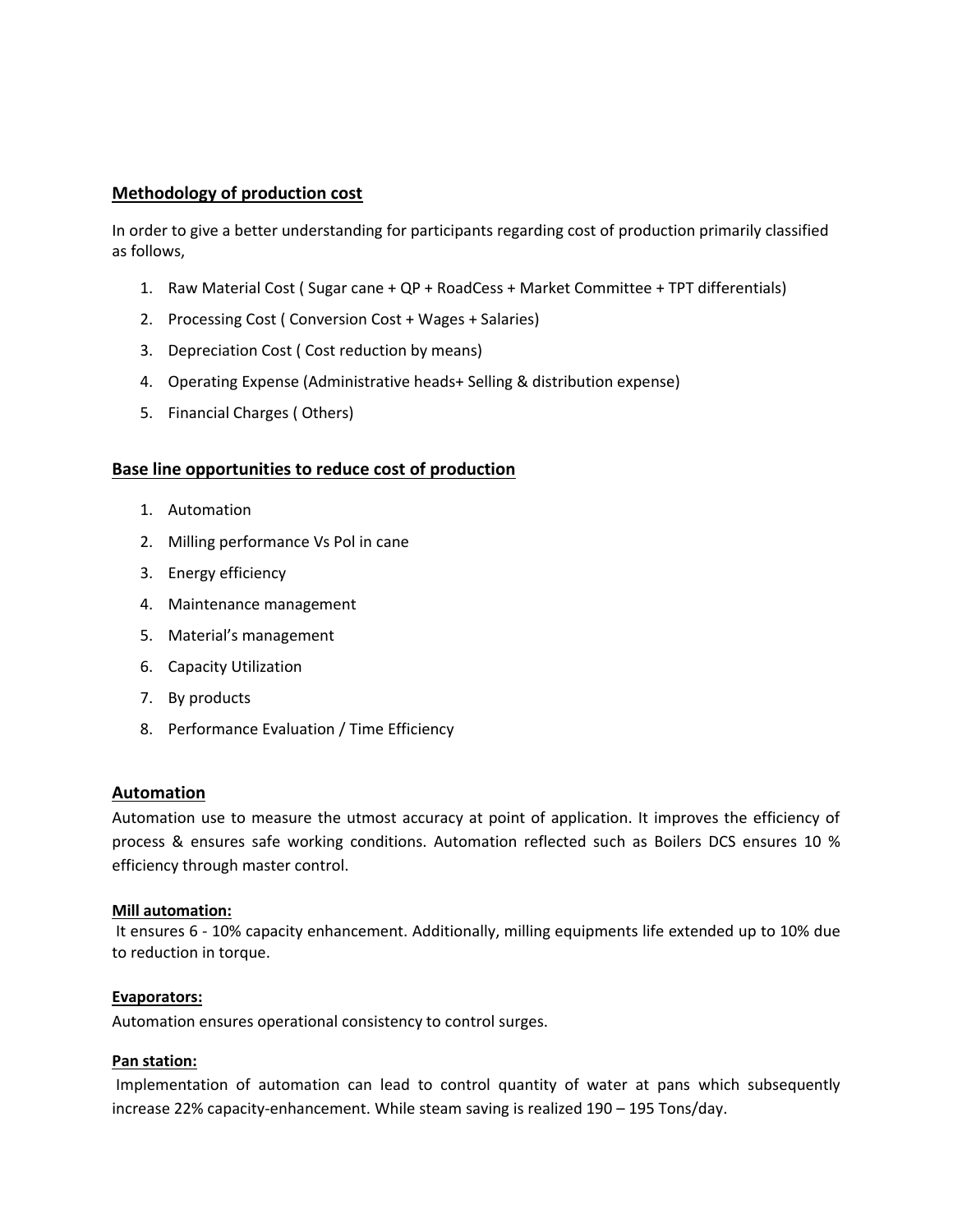

# **Comparison of Pol in cane Vs Milling performance (%)**

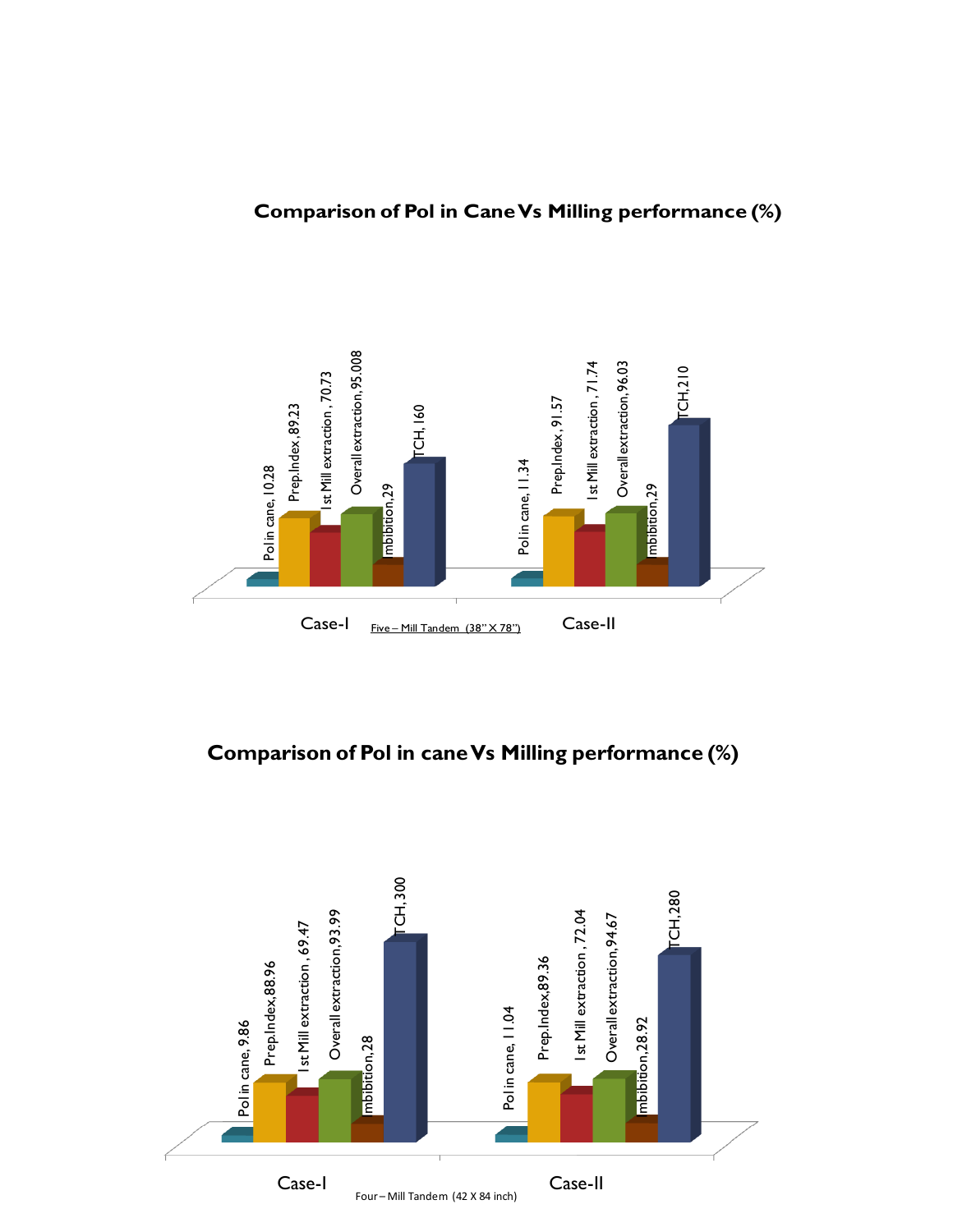# **Energy efficiency through process application**

Steam balance classification at process applications as follows. The variation can be  $\pm$  3 – 4% for individual plants. Under mentioned base scenario is use to reduce cost of production for comparison.

| Juice heating               | 8.2%         |
|-----------------------------|--------------|
| Evaporators                 | 20 %         |
| Vacuum Pans                 | 12%          |
| Miscellaneous               | 5 %          |
| (Pan washing, Centrifugals) |              |
| Total                       | 45 % on cane |



# **Energy efficiency through live & exhaust steam balance**

Steam production & consumption, an important realization of energy balance. Minimum variation can leads to enhance productivity and consequently reduce production cost by steam saving. Let's dual case study reflects both input/output.

### **Case I (5000 – 6000 TCD Plant on cane)**

| Live steam produced                     | 56.84% |
|-----------------------------------------|--------|
| Exhaust steam consumed                  | 51.99% |
| Difference                              | 4.85%  |
| Case II (7000 - 8000 TCD Plant on cane) |        |
| Live steam produced                     | 55.32% |
| Exhaust steam consumed                  | 54.99% |
| Difference                              | 0.33%  |



### **Energy efficiency through equipments utilization**

- 1. Specific power consumption for existing plants ranges 17 18 KWH/Ton of cane. However, it bring down up to 14 – 16 KWH/Ton of cane which can be optimize through capacity utilization & equipment efficiencies within plants.
- 2. Heat recovery equipments like Vapor line heaters, condensate heat exchangers jointly raised raw juice temperature by 30 - 33  $^{\circ}$ C before going to conventional heating produce tremendous saving. Additionally, condensate gravity aspects through condensate heat exchanger ensure pure condensate availability for imbibition without sharing of raw water for desired imbibition at mill house.
- 3. FFE induction is really tremendous which brings down steam on cane from 5 to 10% within season. Its high-capital investment especially for those plants which already attained high cost of production how can induct meanwhile?
- 4. Oxygen analyzer, a handy and efficient way to analyze boiler performance,  $O<sub>2</sub>$  concentration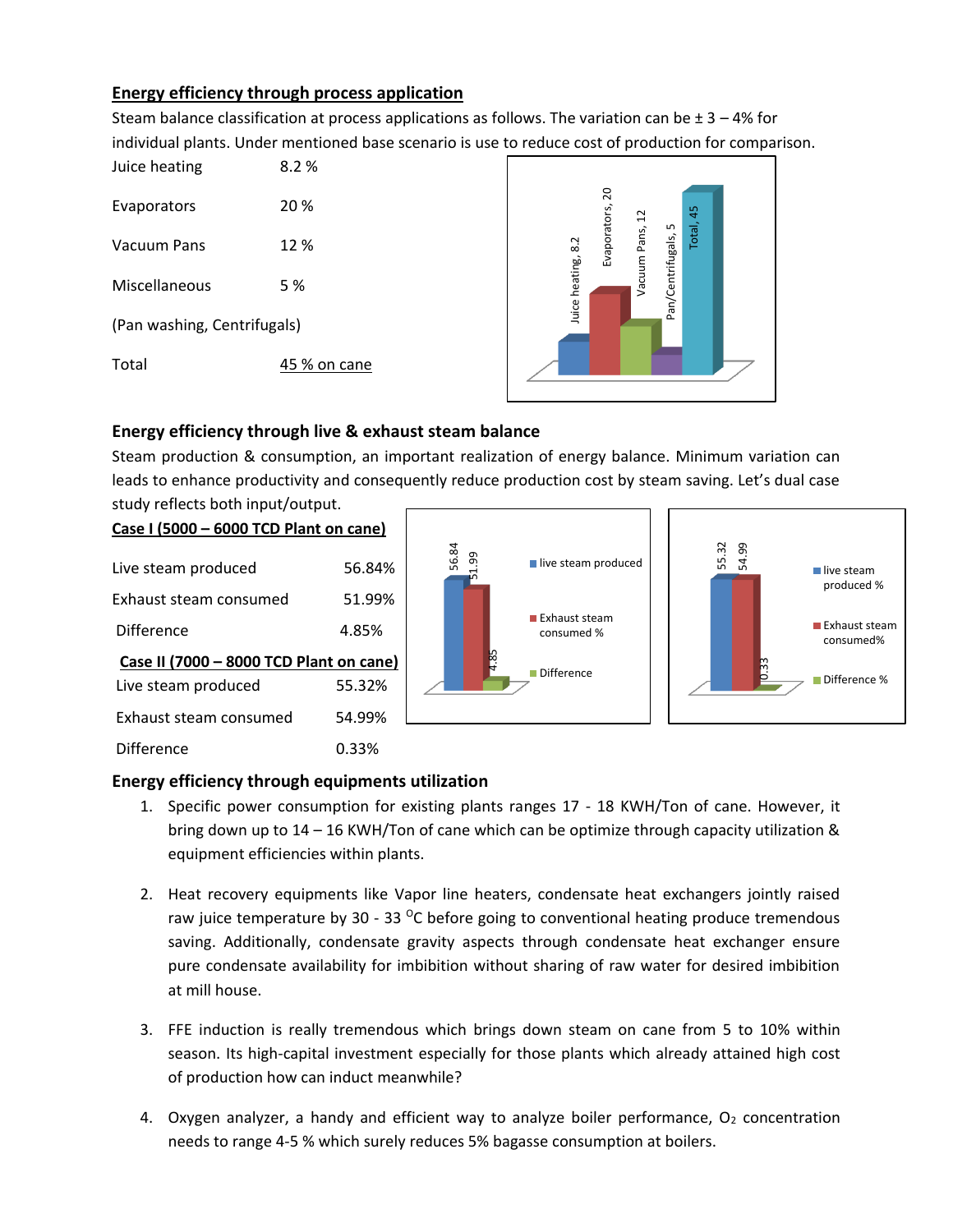5. Boiler starts up & stops always uncountable at our plants, contributes  $10 - 12\%$  losses much higher, it should manage @ 3 -5 % maximum.

## **Energy efficiency through steam distribution system**

Impact of air/ in-condensable gases over system efficiency

Air is present within the steam supply system and equipment at start-up. Even if the system is filled with pure steam at the last time, when it was remain in use. The steam would condense at shutdown and air would be drawn in by the resultant vacuum.

#### **Reflection of Steam & air mixture**

If a steam / air, mixture made up of % of steam & % of air by volume. Total pressure of the mixture is 4 bar (Abs) then the effective steam pressure would be 3 bar (Abs) Therefore, steam has an effective pressure of 3 bar as opposed to its apparent pressure of 4 bar (Abs.) Correspondingly, temperature of mixture of 134  $\degree$ C instead of expected 144  $\degree$ C, this is translate in terms of heat equals to variation of 10 kcal/kg. This phenomenon has a significant impact over heat exchangers and in process applications where minimum temperature can required for a chemical or physical change.

#### **Resistance to heat transfer**

A layer of air 1 mm thick can offer the same resistance to heat as compare to layer of water 25-μm a layer of iron 2 mm thick or a layer of copper 25 mm thick.

### **Energy monitoring & managing in sugar industry (Base Scenario)**

| 1.          | <b>Energy Inputs from Bagasse</b>                         | 91.7%   |
|-------------|-----------------------------------------------------------|---------|
| 2.          | Energy Inputs from way of condensate return               | 8.3%    |
| 3.          | Energy recovered in steam of total Energy                 | 64.6%   |
| 4.          | Contributed by de-superheating water                      | $0.4\%$ |
|             |                                                           |         |
|             | Total heat available in steam from boilers distributed as |         |
| 1.          | For Process heating, boiling                              | 71.8%   |
| $2^{\circ}$ | <b>For Prime Movers</b>                                   | 6.9%    |

4. Radiation, leakages and Others **8 %**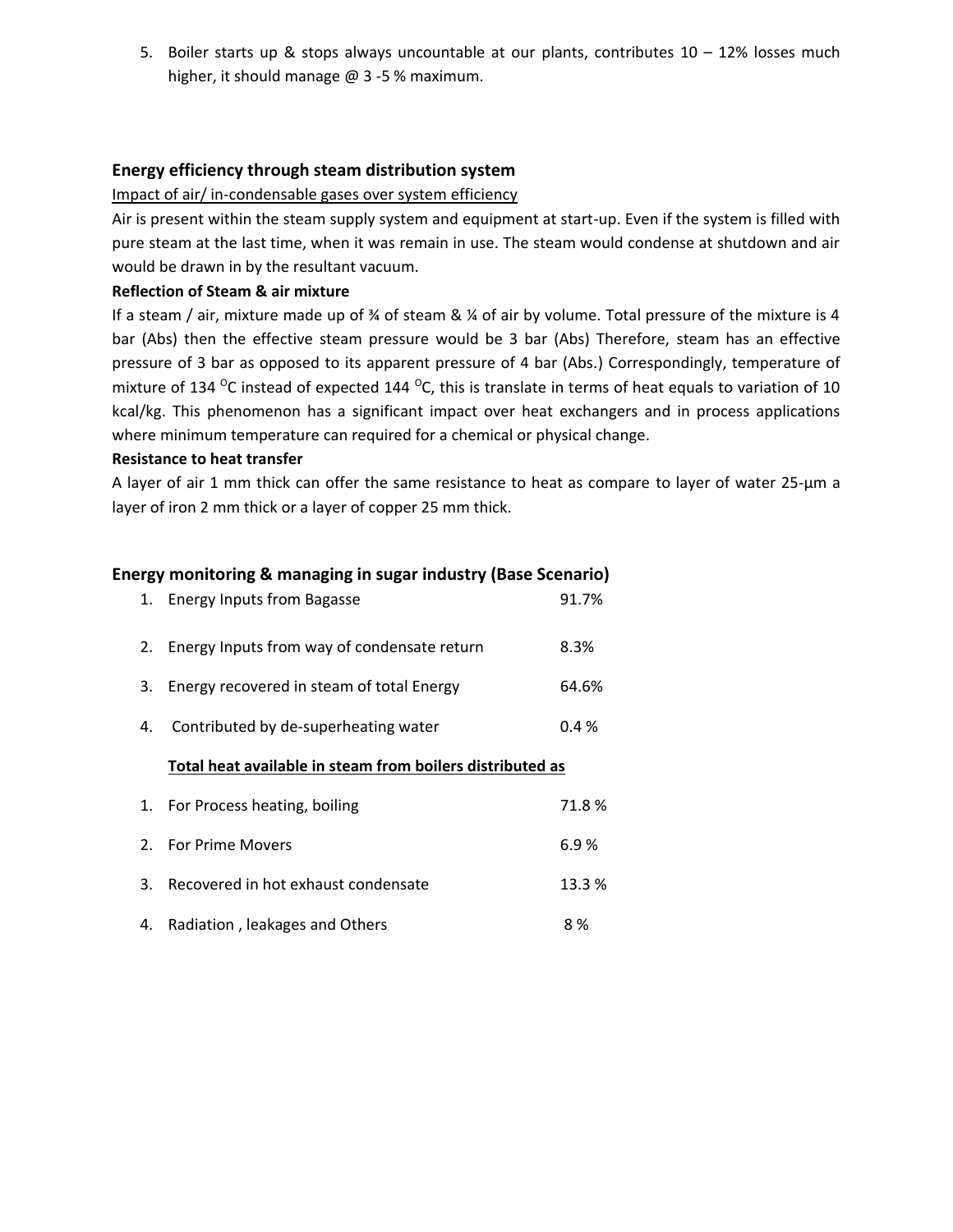#### **Maintenance management**

- 1. Plant Reliability leads to enhance recovery up to 0.5 1% in comparison of Mechanically good and bad running factory having stoppages less than equals to 10% of total running hours.
- 2. For a good running factory having less than 5 % mechanical stoppages can make reduction 10 % in lubricant consumption.
- 3. Energy cost reduction from  $1 5$  %
- 4. Reduction in scrap / Quality improvement of product between 1-3 %
- 5. Machine / Manpower /capacity utilization improvement 2 10%
- 6. Alignment can cause around  $10 15$  % stoppages in our operation. Therefore, optimum maintenance strategies can minimize this frequency.

### **Benchmark evaluation**

Maintenance cost **should not be more than 2 %** of the replacement cost of plant and machinery.



# **EFFECTIVE MAINTENANCE MANAGEMENT Vs EFFICIENCY**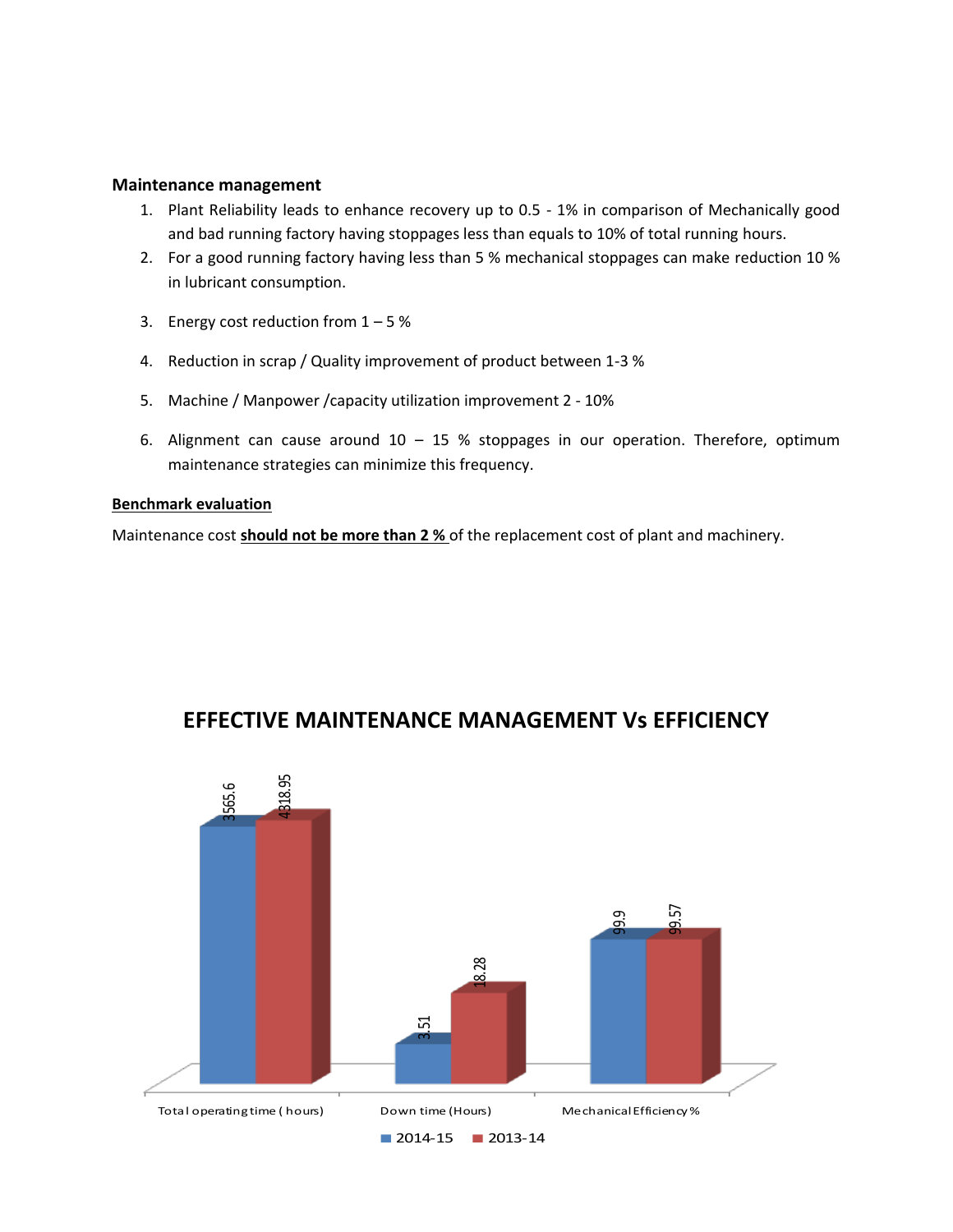### **Material management**

Inventory based material management is another source to reduce cost of production .Equipment standardization also contributes to make reduction about 10% of inventory cost can easily be done specific integrals as follows,

- 1. Mill Rollers ( Universal Type square end)
- 2. Mill drives & gear boxes
- 3. Drag Roller conveyor chains for Mill / Boiler carriers
- 4. Transmission Chains to entire houses
- 5. Ball & Roller bearings
- 6. Packing & Jointing material
- 7. Pipe & Fittings
- 8. Boiler Tubes
- 9. SS Tubes for evaporators
- 10. Lubricants

### **Benchmark evaluation**

For inventory cost, it **should not be more than 2%** of the replacement cost of plant.

### **Economics of capacity utilization**:

Production process consists of fixed & variable costs. Fixed charges are integrated inspite of plant is operated at 30 or 100% capacity. While variable expense are relates to scales of operations. Therefore, under capacity plant utilization is dual – edge knife which leads to produce expensive production. Capacity utilization surely reduces cost of production by lower down 2-3 steam % on cane without any investment. Although, well manages by cane procurement with plant availability. A critical review of steam % cane on capacity utilization as follows,



**CAPACITY UTILIZATION V/S STEAM % CANE FOR 9000 TCD PLANT**